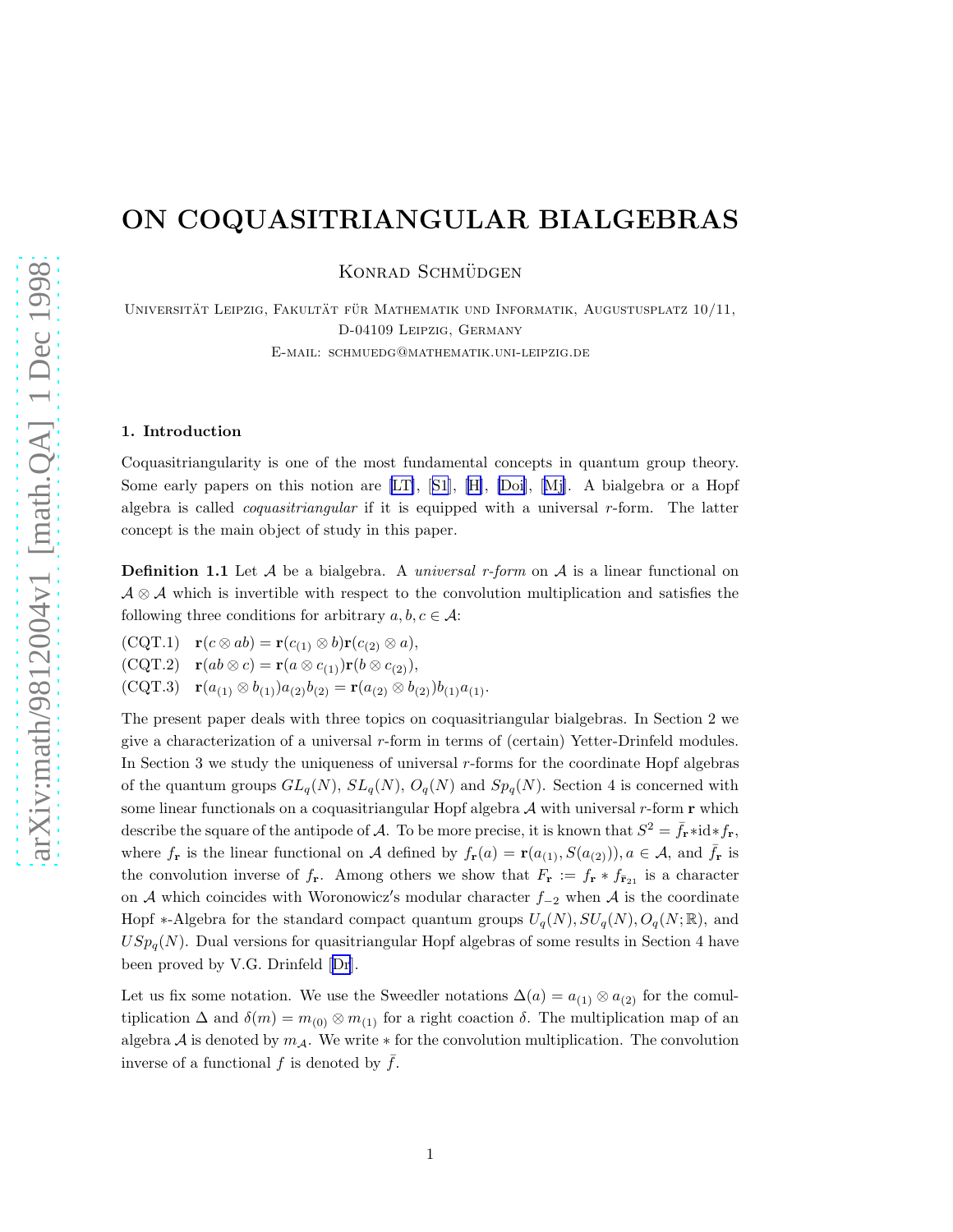## <span id="page-1-0"></span>2. Universal r-forms and Yetter-Drinfeld modules

If not stated otherwise, A denotes a bialgebra in this section. First we recall a well-known definition (see  $[Y]$ ,  $[S2]$  or  $[Mo]$ ).

Definition 2.1. A *(right)* Yetter-Drinfeld module of A is a right A-module and a right  $\mathcal{A}$ -comodule  $M$  satisfying the compatibility condition

$$
m_{(0)} \triangleleft a_{(1)} \otimes m_{(1)} a_{(2)} = (m \triangleleft a_{(2)})_{(0)} \otimes a_{(1)} (m \triangleleft a_{(2)})_{(1)} \tag{1}
$$

for all  $m \in M$  and  $a \in \mathcal{A}$ . Here the right action of  $a \in \mathcal{A}$  on  $m \in M$  is denoted by  $m \triangleleft a$  and the right coaction  $\delta: M \to M \otimes A$  is expressed by the Sweedler notation  $\delta(m)$  $m_{(0)} \otimes m_{(1)}, m \in M$ .

For a right A-comodule M, let  $\mathcal{C}(M) = \text{Lin}\{m'(m_{(0)}) \ m_{(1)}|m \in M, m' \in M'\}$  denote the coefficient coalgebra of M (see, for instance, [\[KS\]](#page-8-0), p.399).

For the following considerations we assume that  $\bf{r}$  is a *convolution invertible* linear functional on the bialgebra  $\mathcal{A} \otimes \mathcal{A}$ . Recall that the convolution inverse of **r** is denoted by **r**.

Let M be a right A-comodule with right coaction  $\delta(m) = m_{(0)} \otimes m_{(1)}$ . For  $m \in M$  and  $a \in \mathcal{A}$ , we define

$$
m \triangleleft_1 a = \mathbf{r}(m_{(1)} \otimes a)m_{(0)}
$$
 and  $m \triangleleft_2 a = \mathbf{\bar{r}}(a \otimes m_{(1)})m_{(0)}$ .

Let  $M_i, i = 1, 2$ , denote the right A-comodule M equipped with the mapping  $M \times \mathcal{A} \ni$  $(m, a) \to m \triangleleft_i a \in M$ . If **r** is a universal r-form, then it is known (see [Mo], Example 10.6.14) that  $M_1$  is a Yetter-Drinfeld module. We shall strengthen this fact and give a characterization of universal r-forms in this manner.

**Lemma 2.2** (i)  $M_1$  is a Yetter-Drinfeld module of A with right action  $\triangleleft_1$  if and only if (CQT.1) holds for all  $a, b \in A$  and  $c \in C(M)$  and (CQT.3) holds for all  $a \in C(M)$  and  $b \in \mathcal{A}$ .

(ii)  $M_2$  is a Yetter-Drinfeld module of A with right action  $\triangleleft_2$  if and only if (CQT.2) is fulfilled for all  $a, b \in A$  and  $c \in C(M)$  and  $(CQT.3)$  holds for all  $a \in A$  and  $b \in C(M)$ .

**Proof.** We prove the assertion for  $M_1$ . It is obvious that the condition  $(m \triangleleft_1 a) \triangleleft_1 b = m \triangleleft_1 ab$ is equivalent to equation (CQT.1) for  $c \in \mathcal{C}(M)$  and  $a, b \in \mathcal{A}$ . We show that the latter implies that  $m \triangleleft 1 = m, m \in M$ . Indeed, using the convolution inverse  $\bar{\mathbf{r}}$  of r and condition (CQT.1) for  $a = b = 1$ , we get

$$
\bar{\mathbf{r}}(c\otimes 1) = \bar{\mathbf{r}}(c_{(1)}\otimes 1)\mathbf{r}(c_{(2)}\otimes 1)\mathbf{r}(c_{(3)}\otimes 1) = \bar{\mathbf{r}}(c_{(1)}\otimes 1)\mathbf{r}(c_{(2)}\otimes 1) = \varepsilon(c).
$$

for  $c \in \mathcal{C}(M)$ , so that  $m \triangleleft 1 = \mathbf{r}(m_{(1)} \otimes 1) m_{(0)} = m$ . The left hand and right hand sides of the Yetter-Drinfeld condition (1) are equal to

 $\mathbf{r}(m_{(1)} \otimes a_{(1)})m_{(0)} \otimes m_{(2)}a_{(2)}$  and  $\mathbf{r}(m_{(2)} \otimes a_{(2)})m_{(0)} \otimes a_{(1)}m_{(1)}$ ,

respectively. Thus, (1) is equivalent to (CQT.3) for  $a \in \mathcal{C}(M)$  and  $b \in \mathcal{A}$ . The assertion for  $M_2$  follows by some slight modifications of the preceding reasoning. The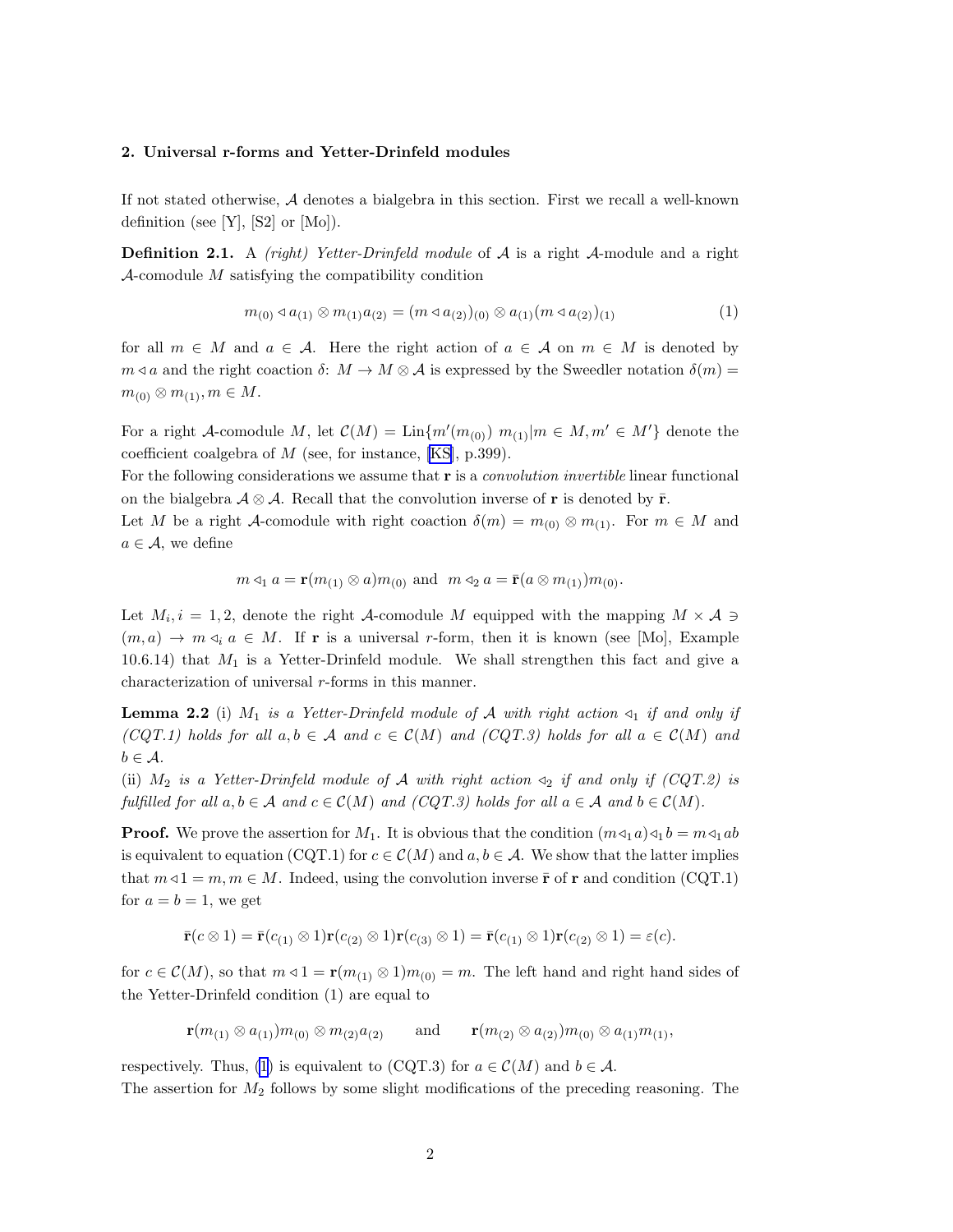<span id="page-2-0"></span>relation  $(m\triangleleft_2 a)\triangleleft_2 b = m\triangleleft_2 ab$ , where  $a, b \in \mathcal{A}$  and  $m \in M$ , is fulfilled iff  $\bar{\mathbf{r}}(a\otimes c_{(2)})\bar{\mathbf{r}}(b\otimes c_{(1)}) =$  $\bar{\mathbf{r}}(ab\otimes c)$  for  $a, b \in \mathcal{A}$  and  $c \in \mathcal{C}(M)$ . The latter is obviously equivalent to the fact that  $\mathbf{r}(a \otimes c_{(1)})\mathbf{r}(b \otimes c_{(2)}) = \mathbf{r}(ab \otimes c)$  $\mathbf{r}(a \otimes c_{(1)})\mathbf{r}(b \otimes c_{(2)}) = \mathbf{r}(ab \otimes c)$  $\mathbf{r}(a \otimes c_{(1)})\mathbf{r}(b \otimes c_{(2)}) = \mathbf{r}(ab \otimes c)$  $\mathbf{r}(a \otimes c_{(1)})\mathbf{r}(b \otimes c_{(2)}) = \mathbf{r}(ab \otimes c)$  $\mathbf{r}(a \otimes c_{(1)})\mathbf{r}(b \otimes c_{(2)}) = \mathbf{r}(ab \otimes c)$  for  $a, b \in \mathcal{A}$  and  $c \in \mathcal{A}$ . The Yetter-Drinfeld condition (1) is satisfied iff  $\bar{\mathbf{r}}(a_{(1)} \otimes b_{(1)})b_{(2)}a_{(2)} = \bar{\mathbf{r}}(a_{(2)} \otimes b_{(2)})a_{(1)}b_{(1)}$  for all  $a \in \mathcal{A}$  and  $b \in \mathcal{C}(M)$  which in turn is equivalent to equation (CQT.3) for  $a \in A$  and  $b \in C(M)$ .

An immediate consequence of Lemma 2.2 is

**Proposition 2.3** Let  $\mathcal{R}$  be a family of right comodules of a bialgebra  $\mathcal{A}$  such that the linear span of the coefficient coalgebras  $\mathcal{C}(M), M \in \mathcal{R}$ , coincides with A. Let r be a convolution invertible linear functional on  $A \otimes A$ . Then **r** is a universal r-form of A if and only if  $M_1$ and  $M_2$  are Yetter-Drinfeld modules for any comodule  $M \in \mathcal{R}$ .

Corollary 2.4 A convolution invertible linear functional r on  $A \otimes A$  is a universal r-form of a bialgebra  $A$  if and only if  $A$  becomes a Yetter-Drinfeld module with the comultiplication as right coaction and with the mappings  $\triangleleft_1$  and  $\triangleleft_2$  as right actions.

Remark 2.5 As shown by P. Schauenburg [\[S2\]](#page-8-0), the category of right Yetter-Drinfeld modules is equivalent to the category of Hopf bimodules over a Hopf algebra A. Using this correspondence the preceding results can be reformulated in terms of Hopf bimodules of A. In this setting they were crucial for the construction of bicovariant differential calculi on general coquasitriangular Hopf algebras (see [\[SS](#page-8-0)], last line on p.189, and [\[KS\]](#page-8-0), Section 14.5).

# 3. Uniqueness of universal  $r$ -forms for quantized matrix groups

In this section let  $G_q$  denote one of the quantum groups  $GL_q(N)$ ,  $SL_q(N)$ ,  $O_q(N)$  or  $Sp_q(N)$ and $\mathcal{O}(G_q)$  its coordinate Hopf algebra as defined in [\[FRT\]](#page-8-0), [[T1\]](#page-9-0) or [[KS](#page-8-0)], Chapter 9. It is known (see, for instance, [\[KS](#page-8-0)], Theorem 10.9) that the Hopf algebra  $\mathcal{O}(G_q)$  is coquasitriangular and there exists a universal r-form  $\mathbf{r}_z$  of  $\mathcal{O}(G_q)$  such that

$$
\mathbf{r}_z(u_j^i \otimes u_m^n) = zR_{jm}^{in}, \quad i, j, n, m = 1, \dots, N. \tag{2}
$$

Here  $u = (u_j^i)_{i,j=1,\ldots,N}$  is the fundamental matrix of  $\mathcal{O}(G_q)$ , R is the corresponding R-matrix as given in [\[FRT\]](#page-8-0), $(1.5)$  and  $(1.9)$ , or in [[KS\]](#page-8-0),  $(9.13)$  and  $(9.30)$ , and z is a fixed complex number such that  $z \neq 0$  for  $G_q = GL_q(N), z^N = q^{-1}$  for  $G_q = SL_q(N)$  and  $z^2 = 1$  for  $G_q = O_q(N), Sp_q(N).$ 

Throughout this section we assume that  $q$  is a complex number which is not a root of unity. (A closer look at the proof given below shows that it suffices to exclude only very few roots of unity.) We shall show that the above functionals  $\mathbf{r}_z$  exhaust all universal r-forms of  $\mathcal{O}(G_q)$ . In order to place this result in a more general context, we need some preliminaries.

**Definition 3.1** A *central bicharacter* of a bialgebra  $A$  is a convolution invertible linear functional **c** on  $A \otimes A$  such that for arbitrary  $a, b, c \in A$ :

(CB.1)  $\mathbf{c}(ab \otimes c) = \mathbf{c}(a \otimes c_{(1)})\mathbf{c}(b \otimes c_{(2)})$  and  $\mathbf{c}(c \otimes ab) = \mathbf{c}(c_{(1)} \otimes b)\mathbf{c}(c_{(2)} \otimes a)$ ,

(CB.2)  $\mathbf{c}(a \otimes b_{(1)})b_{(2)} = \mathbf{c}(a \otimes b_{(2)})b_{(1)}$  and  $\mathbf{c}(a_{(1)} \otimes b)a_{(2)} = \mathbf{c}(a_{(2)} \otimes b)a_{(1)}$ .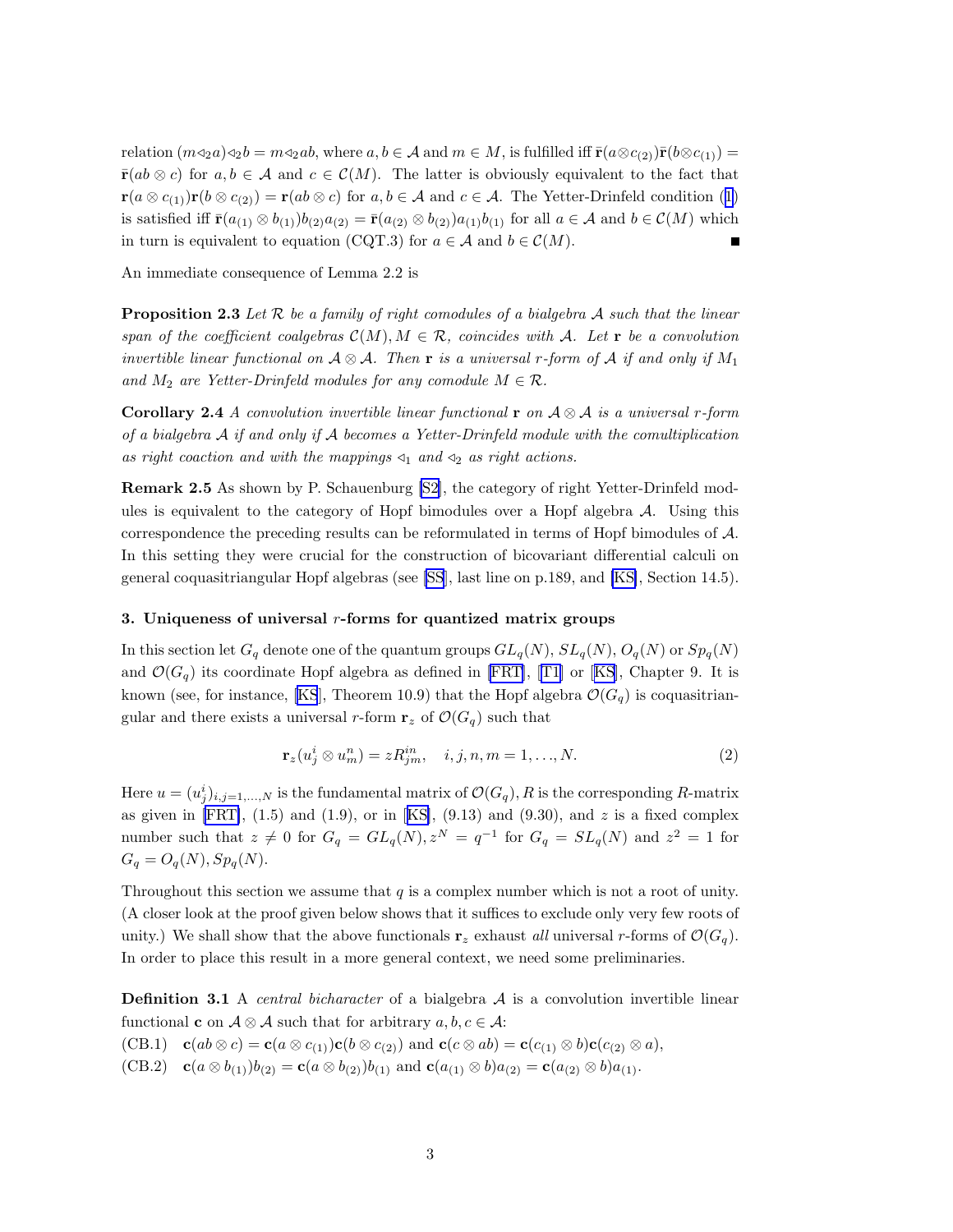<span id="page-3-0"></span>Condition (CB.1) means that  $\mathbf{c}(\cdot \otimes \cdot)$  is a dual pairing of the bialgebras A and  $\mathcal{A}^{op}$ , where  $\mathcal{A}^{\text{op}}$  is the bialgebra with the same comultiplication and the opposite multiplication as  $\mathcal{A}$ . Condition (CB.2) is equivalent to the requirement that for any  $a \in \mathcal{A}$  the linear functionals  $c(a \otimes \cdot)$  and  $c(\cdot \otimes a)$  on A are central in the dual algebra A'. A trivial example of central bicharacter is the counit of  $A \otimes A$ .

Suppose that **c** is a central bicharacter and **r** is a universal r-form of  $A$ . Using the condition  $(CQT.1)$ – $(CQT.3)$  and  $(CB.1)$ – $(CB.2)$  it is a straightforward matter to verify that the convolution product  $\mathbf{c} * \mathbf{r}$  is again a universal r-form of A. Recall ([\[KS\]](#page-8-0), Proposition 10.2(iv)) that  $\bar{\mathbf{r}}_{21}$  is another universal r-form of A, where  $\bar{\mathbf{r}}_{21}(a \otimes b) := \bar{\mathbf{r}}(b \otimes a), a, b \in \mathcal{A}$ . Thus  $\mathbf{c} * \bar{\mathbf{r}}_{21}$ is also a universal  $r$ -form of  $A$ .

**Definition 3.2** A coquasitriangular bialgebra  $A$  is said to have an *essentially unique uni*versal r-form if there exists a universal r-form  $\bf{r}$  of A such that for any universal r-form  $\bf{s}$ of A there exists a central bicharacter **c** such that  $\mathbf{s} = \mathbf{c} * \mathbf{r}$  or  $\mathbf{s} = \mathbf{c} * \bar{\mathbf{r}}_{21}$ .

**Example 3.3** Let  $\mathcal{A} = \mathbb{C}G$  be the group Hopf algebra of an abelian group G. Then the universal r-forms of  $A$  are in one-to-one correspondence to the bicharacters of the group  $G$ . Since  $\mathbb{C}G$  is cocommutative and G is abelian, the universal r-forms are precisely the central bicharacters of A and hence  $A = \mathbb{C}G$  has obviously an essentially unique universal r-form.

Let us return to the coquasitriangular Hopf algebra  $\mathcal{O}(G_q)$ . We shall say that a complex number  $\zeta$  is admissible if  $\zeta \neq 0$  for  $G_q = GL_q(N), \zeta^N = 1$  for  $G_q = SL_q(N)$  and  $\zeta^2 = 1$  for  $G_q = O_q(N)$ ,  $Sp_q(N)$ . For any admissible number  $\zeta$  there exists a unique central bicharacter  $\mathbf{c}_{\zeta}$  of  $\mathcal{O}(G_q)$  such that

$$
\mathbf{c}_{\zeta}(u_j^i \otimes u_m^n) = \delta_{ij}\delta_{nm}\zeta, \quad i, j, n, m = 1, \dots, N. \tag{3}
$$

In order to prove this, one first extends (3) to a linear functional on  $\mathbb{C}\langle u_j^i \rangle \otimes \mathbb{C}\langle u_j^i \rangle$  such that (CB.1) is satisfied, where  $\mathbb{C}\langle u_j^i \rangle$  denotes the free bialgebra with generators  $u_j^i, i, j = 1, ..., N$ . Because  $\zeta$  is assumed to be admissible, it follows from the defining relations for the algebra  $\mathcal{O}(G_q)$  that this functional passes to a functional  $\mathbf{c}_{\zeta}$  of  $\mathcal{O}(G_q) \otimes \mathcal{O}(G_q)$ . It is easily seen that  $\mathbf{c}_{\zeta}$  is a central bicharacter of  $\mathcal{O}(G_q)$ .

We now fix a universal r-form  $\mathbf{r}_{z_0}$  of  $\mathcal{O}(G_q)$  with parameter  $z_0$  as above and denote it by r. Then it is clear that any universal r-form  $\mathbf{r}_z$  of  $\mathcal{O}(G_q)$  given by [\(2](#page-2-0)) is of the form  $\mathbf{r}_z = \mathbf{c}_\zeta * \mathbf{r}$ for some admissible number  $\zeta$ .

Proposition 3.4 Suppose that q is not a root of unity. For any universal r-form s of  $\mathcal{O}(G_q)$  there exists an admissible complex number  $\zeta$  such that  $\mathbf{s} = \mathbf{c}_{\zeta} * \mathbf{r}$  or  $\mathbf{s} = \mathbf{c}_{\zeta} * \bar{\mathbf{r}}_{21}$ . The coquasitriangular Hopf algebra  $\mathcal{O}(G_q)$  has an essentially unique universal r-form.

**Proof.** Suppose that **s** is a universal r-form of  $\mathcal{O}(G_q)$ . We define  $N^2 \times N^2$ -matrices  $T =$  $(T_{jm}^{in})$  and  $\hat{T} = (\hat{T}_{jm}^{ni})$  by

$$
\hat{T}_{jm}^{ni} = T_{jm}^{in} := s(u_j^i \otimes u_m^n), \quad i, j, n, m = 1, \dots, N.
$$

From the general theory of coquasitriangular Hopf algebras (see, for instance, [\[KS\]](#page-8-0), 10.1) we conclude that T belongs to the centralizer algebra Mor $(u \otimes u)$  of the tensor product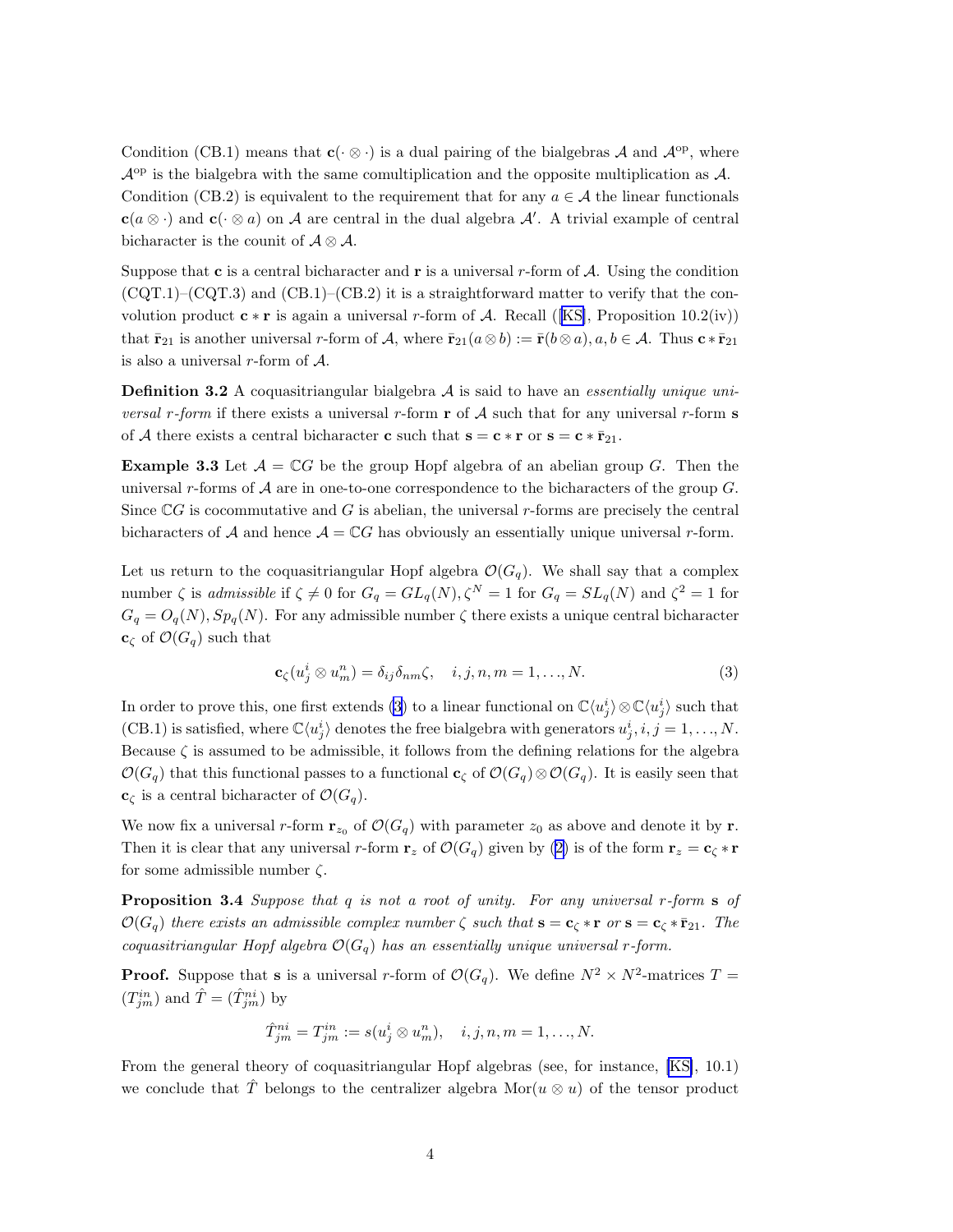<span id="page-4-0"></span>corepresentation  $u \otimes u$  and that T satisfies the quantum Yang-Baxter equation, so  $\hat{T}$  fulfills the braid relation

$$
\hat{T}_{12}\hat{T}_{23}\hat{T}_{12} = \hat{T}_{23}\hat{T}_{12}\hat{T}_{23} \tag{4}
$$

on the space of the tensor product corepresentation  $u \otimes u \otimes u$ .

We shall carry out the proof in the cases  $O_q(N)$  and  $Sp_q(N)$ . Then it is well-known (see [[Re\]](#page-8-0) or [\[KS](#page-8-0)], Proposition 8.40) that there exists a homomorphism  $\pi$  of the Birman-Wenzl-Murakami algebra BW $M_3(q, \epsilon q^{N-\epsilon})$  to the centralizer algebra  $Mor(u \otimes u \otimes u)$  such that  $\pi(G_i) = \hat{R}_{i,i+1}, i = 1,2$ , where  $\epsilon = 1$  for  $O_q(N)$  and  $\epsilon = -1$  for  $Sp_q(N)$ . The generators of the BWM-algebra BWM<sub>3</sub> $(q, \epsilon q^{N-\epsilon})$  are denoted by  $G_1, G_2, E_1, E_2$  and their images under the homomorphism  $\pi$  by  $g_1, g_2, e_1, e_2$ . The matrices  $\{\hat{R}, \hat{R}^{-1}, I\}$  form a basis of the vector space Mor $(u \otimes u)$ . Since  $\hat{T} \in \text{Mor}(u \otimes u)$ , there are complex numbers  $\alpha, \beta, \gamma$  such that  $\hat{T} = \alpha \hat{R} + \beta \hat{R}^{-1} + \gamma \cdot I$ . Thus, we have

$$
\hat{T}_{i,i+1} = \alpha g_i + \beta g_i^{-1} + \gamma \cdot I. \tag{5}
$$

The crucial step of the proof is to show that the braid relation for  $\hat{T}$  implies that  $\hat{T}$  is a complex multiple of either  $\hat{R}, \hat{R}^{-1}$  or I. In order to prove this, we essentially use the relations of the BWM-algebra BWM<sub>3</sub> $(q, \epsilon q^{N-\epsilon})$  (see [\[BW](#page-8-0)], p. 225).

Inserting (5) into (4), both sides of (4) are sums of 27 summands. From the braid relation  $G_1G_2G_1 = G_2G_1G_2$  in the BWM-algebra we get  $g_1g_2g_1 = g_2g_1g_2$ ,  $g_1^{-1}g_2^{-1}g_1^{-1} = g_2^{-1}g_1^{-1}g_2^{-1}$ ,  $g_1^{-1}g_2g_1 = g_2g_1g_2^{-1}, g_1g_2^{-1}g_1^1 = g_2^{-1}g_1^{-1}g_2, g_1^{-1}g_2^{-1}g_1 = g_2g_1^{-1}g_2^{-1}$  and  $g_1g_2g_1^{-1} = g_2^{-1}g_1g_2.$ Inserting these relations and cancelling equal terms on both sides of (4) we finally obtain

$$
\alpha^2 \beta g_1 g_2^{-1} g_1 + \alpha \beta^2 g_1^{-1} g_2 g_1^{-1} + \alpha^2 \gamma g_1^2 + \beta^2 \gamma g_1^{-2}
$$
  
= 
$$
\alpha^2 \beta g_2 g_1^{-1} g_2 + \alpha \beta^2 g_2^{-1} g_1 g_2^{-1} + \alpha^2 \gamma g_2^2 + \beta^2 \gamma g_2^{-2} .
$$
 (6)

Now we recall the following relations in the BWM-algebra (see[[BW](#page-8-0)], p. 255):

$$
G_i^{-1} - G_i = \lambda E_i - \lambda \cdot 1, G_2 E_1 G_2 = G_1^{-1} E_2 G_1^{-1}, G_2^{-1} E_1 G_2^{-1} = G_1 E_2 G_1,
$$
  
\n
$$
E_1 E_2 G_1 = E_1 G_2^{-1}, G_1 E_2 E_1 = G_2^{-1} E_1, E_1 E_2 E_1 = E_1,
$$

where  $\lambda := q - q^{-1}$ . Applying the images of these relations under the homomorphism  $\pi$ , a straightforward computation shows that (6) reduces to the equation

$$
\alpha^2(\gamma - \beta \lambda)(g_1^2 - g_2^2) + \beta^2(\alpha \lambda + \gamma)(g_1^{-2} - g_2^{-2})
$$
  
 
$$
+ \alpha \beta(\alpha + \beta)\lambda^2 \{e_2 g_1 + g_1 e_2 - e_1 g_2^{-1} - g_2^{-1} e_1 + \lambda(e_1 e_2 + e_2 e_1 + e_1 + e_2)\} = 0. \tag{7}
$$

The BWM-algebra BWM<sub>3</sub> $(q, \epsilon q^{N-\epsilon})$  is 15-dimensional and the elements

$$
1, G_1, G_2, G_1G_2, G_2G_1, G_1G_2G_1, E_1, E_2, E_1E_2, E_2E_1, G_1E_2, E_2G_1, G_2^{-1}E_1, E_1G_2^{-1}, G_1E_2G_1
$$
\n(8)

form a vector space basis (see [\[BW](#page-8-0)] or[[KS](#page-8-0)]), Proposition 8.39). From the representation theory of quantum groups it is well-known (see, for instance, [\[KS\]](#page-8-0), 8.6.2) how to decompose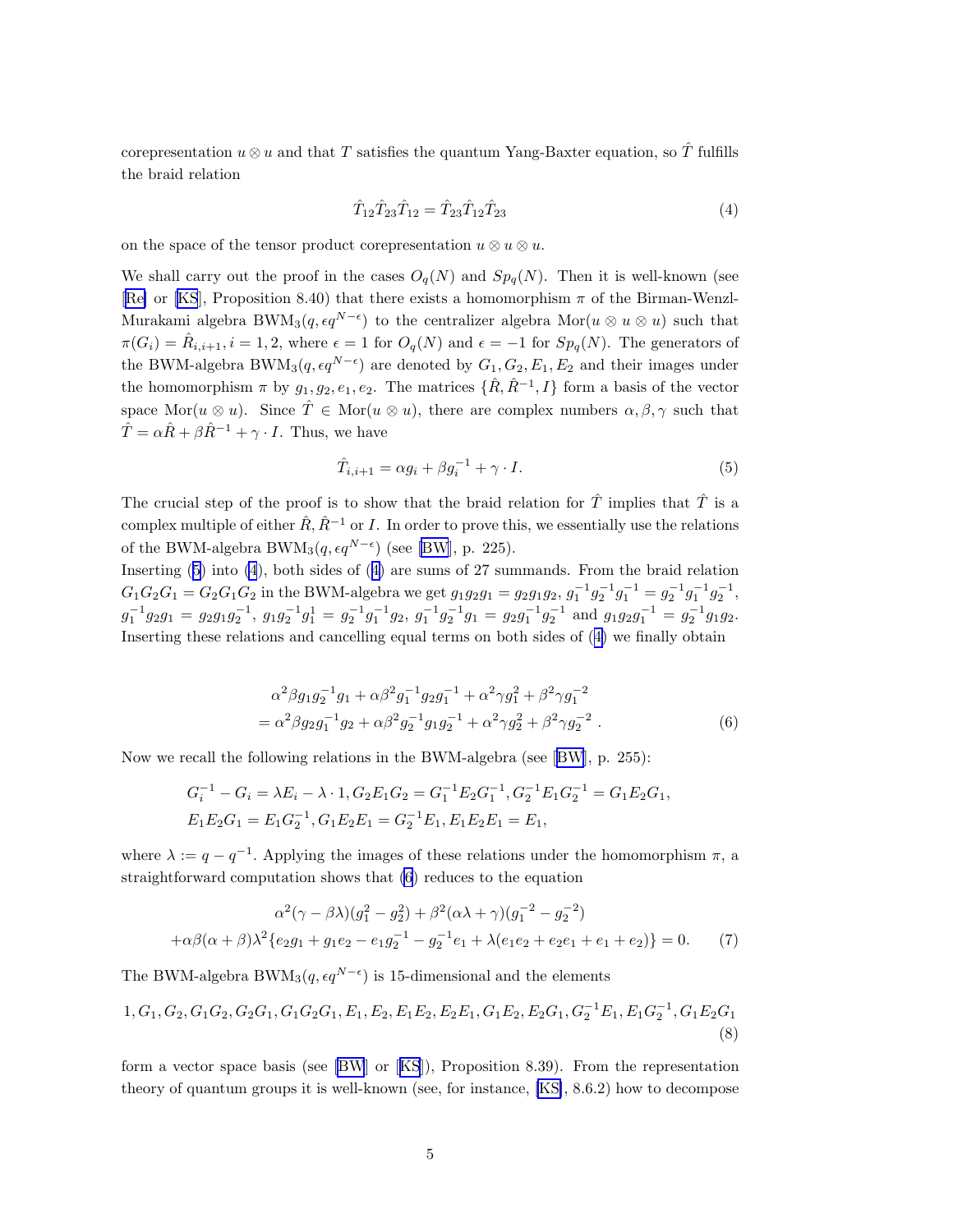the tensor product  $u \otimes u \otimes u$  into irreducible components. From these decompositions it follows that the homomorphism  $\pi$  is injective for  $O_q(N), N \geq 3$ , and for  $Sp_q(N), N \geq 6$ . In these cases the images of the elements  $(8)$  under  $\pi$  are also linearly independent. Therefore, the coefficient of, say,  $e_2g_1$  in [\(7](#page-4-0)) is zero, so that

$$
\alpha \beta(\alpha + \beta) = 0. \tag{9}
$$

Hence the second line of [\(7](#page-4-0)) vanishes identically and the coefficients of  $g_1$  and  $e_1$  in (7) have to be zero as well. Using the relation  $G_1 E_1 = \epsilon q^{\epsilon - N} E_1$  in the algebra BWM<sub>3</sub> $(q, \epsilon q^{N-\epsilon})$ , these coefficients are computed as

$$
-\alpha^2(\gamma\beta\lambda)\lambda + \beta^2(\alpha\lambda + \gamma)\lambda = 0,
$$
\n(10)

$$
\alpha^2(\gamma - \beta \lambda)\lambda \epsilon q^{\epsilon - N} + \beta^2(\alpha \lambda + \gamma)\lambda(\epsilon q^{N - \epsilon} - \lambda) = 0,
$$
\n(11)

respectively. In the case of the quantum group  $Sp_q(4)$  the corepresentation corresponding to the Young tableaux of a column with 3 boxes does not occur in the decomposition of tensor product  $u \otimes u \otimes u$  (see [\[KS\]](#page-8-0), p.289) and we have dim Mor $(u \otimes u \otimes u) = 14$ . An explicit computation shows that the images of the basis elements([8\)](#page-4-0) satisfy the linear relation

$$
1 - q^{-1}g_1 - q^{-1}g_2 + g^{-2}g_1g_2 + q^{-2}g_2g_1 - q^{-3}g_1g_2g_1 - q^{-6}e_1 - q^{-2}e_1 - q^{-4}e_1e_2
$$
  

$$
-q^{-4}e_2e_1 + q^{-3}g_1e_2 + q^{-3}e_2g_1 + g^{-5}e_1g_2^{-1} + q^{-5}g_2^{-1}e_1 - q^{-4}g_1e_2g_1 = 0.
$$
 (12)

Therefore,the derivation of equations (9)–(11) from ([7\)](#page-4-0) is also valid in the case  $Sp_q(4)$ . Since  $(q - \epsilon q^{\epsilon - N})(q + \epsilon q^{\epsilon - N}) \neq 0$  by assumption, (10) and (11) imply that

$$
\alpha^2(\gamma - \beta \lambda) = \beta^2(\alpha \lambda + \gamma) = 0.
$$
 (13)

The solutions of equations (9) and (13) are  $\beta = \gamma = 0, \alpha = \gamma = 0$  and  $\alpha = \beta = 0$  which means that  $\hat{T}$  is a multiple of either  $\hat{R}, \hat{R}^{-1}$  or  $I$ .

For the quantum groups  $GL_q(N)$  and  $SL_q(N)$  the proof is similar and much simpler. Then there is a homomorphism of the Hecke algebra  $H_3(q)$  on the centralizer algebra Mor $(u \otimes u \otimes u)$ which is injective for  $N \geq 3$ . In the case  $N=2$  we have dim  $H_3(q) = 1+\dim \text{Mor}(u\otimes u) = 6$ and the corresponding linear relation is obtained from (12) by setting  $e_1 = e_2 = 0$  therein. Since the Hopf algebras  $\mathcal{O}(Sp_q(2))$  and  $\mathcal{O}(SL_{q^2}(2))$  are isomorphic, we also cover the case  $Sp_q(2)$  in this manner which was excluded during preceding considerations.

Summarizing, we have shown that  $\hat{T} = z \cdot \hat{R}$  or  $\hat{T} = z \cdot \hat{R}^{-1}$  or  $\hat{T} = z \cdot I$  for some complex number z. The rest of the proof is more or less routine. Using the fact that s is a dual pairing of  $\mathcal{O}(G_q)$  and  $\mathcal{O}(G_q)$ <sup>op</sup> it follows that the case  $\hat{T} = z \cdot I$  is impossible (because it is not compatible with the defining relation  $\hat{R}_1 u_1 u_2 = u_1 u_2 \hat{R}$  and that the number z must be as described at the beginning of this section. Thus we have  $\mathbf{s} = \mathbf{r}_z$  or  $\mathbf{s} = (\bar{\mathbf{r}}_z)_{21}$ . Fixing a universal r-form  $\mathbf{r}_{z_0}$  and reformulating the latter in terms of a central bicharacter  $\mathbf{c}_{\zeta}$ , the proof will be completed.

Remark 3.5 As I have learned from the referee, the universal r-forms of the bialgebra  $\mathcal{O}(M_q(N))$ have been described recently in the paper [[T2](#page-9-0)]. This result implies the assertion of Proposition 3.4 in the case  $G_q = GL_q(N)$ .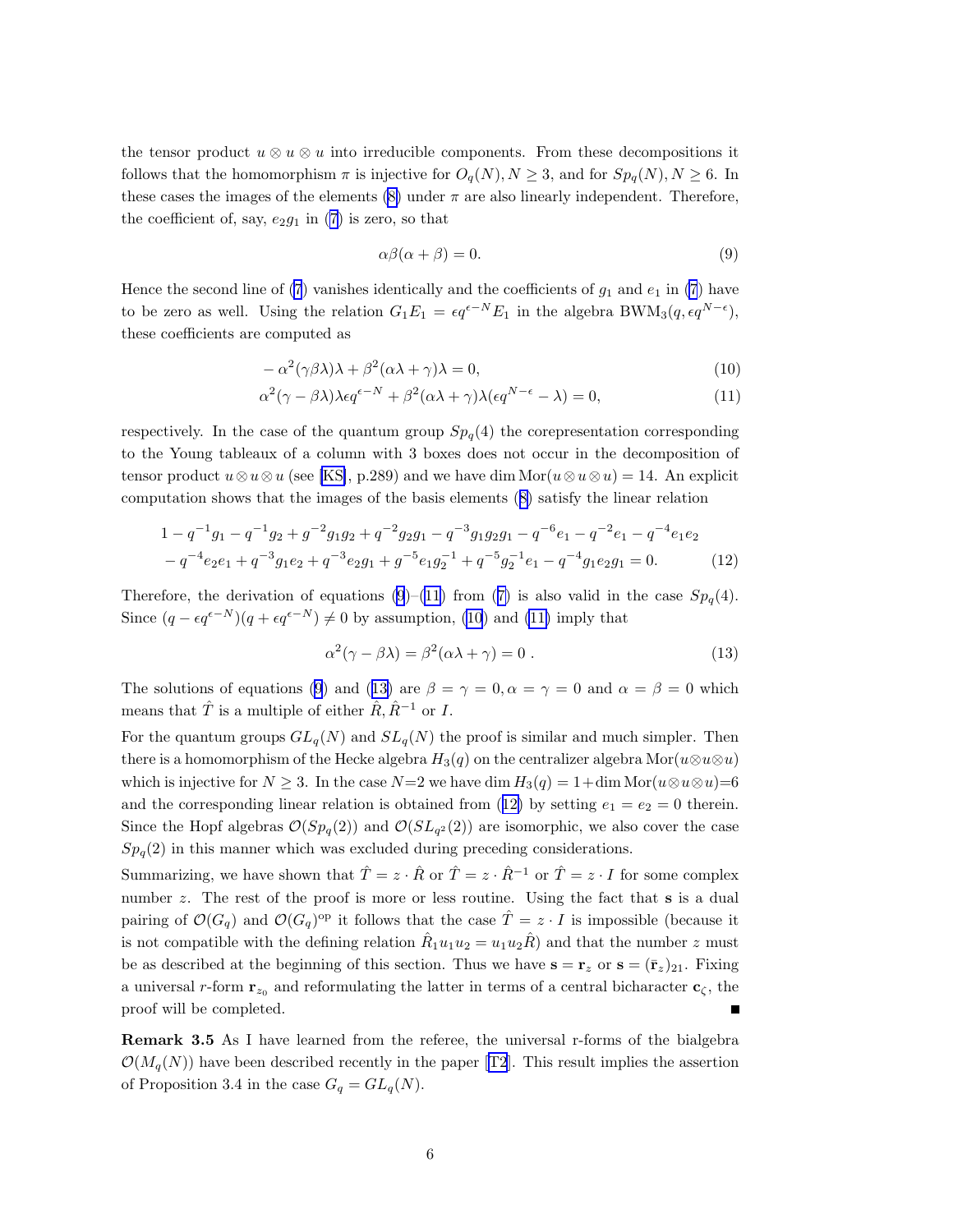## <span id="page-6-0"></span>4. On functionals describing the square of the antipode

Throughout this section we assume that  $A$  is a coquasitriangular Hopf algebra and  $\bf{r}$  is a universal  $r$ -form of  $\mathcal{A}$ .

Let  $f_{\mathbf{r}}$  and  $\bar{f}_{\mathbf{r}}$  denote the linear functionals on A defined by

$$
f_{\mathbf{r}}(a) = \mathbf{r}(a_{(1)} \otimes S(a_{(2)})) \text{ and } \bar{f}_{\mathbf{r}}(a) = \bar{\mathbf{r}}(S(a_{(1)}) \otimes a_{(2)}), \ a \in \mathcal{A}.
$$
 (14)

Thenit is well-known (see, for instance, [[KS\]](#page-8-0), Proposition 10.3) that  $\bar{f}_{\mathbf{r}}$  is the convolution inverse of  $f_{\mathbf{r}}$  and that the square of the antipode S is given by

$$
S^2 = \overline{f}_{\mathbf{r}} * \mathrm{id} * f_{\mathbf{r}}, \quad \text{that is,} \quad S^2(a) = \overline{f}_{\mathbf{r}}(a_{(1)})a_{(2)}f_{\mathbf{r}}(a_{(3)}), a \in \mathcal{A}.\tag{15}
$$

**Lemma 4.1** The functional  $f_r$  satisfies the equations

$$
\mathbf{r}_{21} * \mathbf{r} * (f_{\mathbf{r}} \circ m_{\mathcal{A}}) = (f_{\mathbf{r}} \circ m_{\mathcal{A}}) * \mathbf{r}_{21} * \mathbf{r} = f_{\mathbf{r}} \otimes f_{\mathbf{r}}.
$$
 (16)

**Proof.** Using the properties  $(CQT.1)-(CQT.3)$  of the universal r-form **r** we compute

$$
\mathbf{r}_{21}(a_{(1)} \otimes b_{(1)})\mathbf{r}(a_{(2)} \otimes b_{(2)})f_{\mathbf{r}}(a_{(3)}b_{(3)})
$$
\n
$$
= \mathbf{r}(b_{(1)} \otimes a_{(1)})\mathbf{r}(a_{(2)} \otimes b_{(2)})\mathbf{r}(a_{(3)}b_{(3)} \otimes S(a_{(4)}b_{(4)}))
$$
\n
$$
= \mathbf{r}(b_{(1)} \otimes a_{(1)})\mathbf{r}(a_{(3)} \otimes b_{(3)})\mathbf{r}(b_{(2)}a_{(2)} \otimes S(b_{(4)})S(a_{(4)}))
$$
\n
$$
= \mathbf{r}(a_{(4)} \otimes b_{(4)})\mathbf{r}(b_{(1)} \otimes a_{(1)})\mathbf{r}(b_{(2)}a_{(2)} \otimes S(a_{(5)}))\mathbf{r}(b_{(3)}a_{(3)} \otimes S(b_{(5)}))
$$
\n
$$
= \mathbf{r}(a_{(4)} \otimes b_{(4)})\mathbf{r}(b_{(2)} \otimes a_{(2)})\mathbf{r}(a_{(1)}b_{(1)} \otimes S(a_{(5)}))\mathbf{r}(b_{(3)} \otimes S(b_{(6)}))\mathbf{r}(a_{(3)} \otimes S(b_{(5)}))
$$
\n
$$
= \mathbf{r}(b_{(2)} \otimes a_{(2)})\mathbf{r}(a_{(1)}b_{(1)} \otimes S(a_{(3)}))\mathbf{r}(b_{(3)} \otimes S(b_{(4)}))
$$
\n
$$
= \mathbf{r}(b_{(2)} \otimes a_{(2)})\mathbf{r}(a_{(1)} \otimes S(a_{(4)}))\mathbf{r}(b_{(1)} \otimes S(a_{(3)}))f_{\mathbf{r}}(b_{(3)})
$$
\n
$$
= f_{\mathbf{r}}(a) f_{\mathbf{r}}(b)
$$

for  $a, b \in \mathcal{A}$ . This proves the first equality  $\mathbf{r}_{21} * \mathbf{r} * (f_{\mathbf{r}} \circ m_{\mathcal{A}}) = f_{\mathbf{r}} \otimes f_{\mathbf{r}}$ . Applying condition (CQT.3) twice to this relation we get the second equality  $(f_{\mathbf{r}} \circ m_{\mathcal{A}}) * \mathbf{r}_{21} * \mathbf{r} = f_{\mathbf{r}} \otimes f_{\mathbf{r}}.$ In some sense the functional  $\mathbf{r}_{21} * \mathbf{r}$  on  $\mathcal{A} \otimes \mathcal{A}$  measures the distance of  $f_{\mathbf{r}}$  from being a character. In particular, Lemma 3.1 implies

Corollary 4.2. The functional  $f_r$  is a character of A (that is,  $f_r(ab) = f_r(a)f_r(b)$  for  $a, b \in \mathcal{A}$ ) if and only if  $\mathcal A$  is cotriangular (that is,  $\bar{\mathbf{r}} = \mathbf{r}_{21}$ ).

Recall that any coquasitriangular Hopf algebra A has a second universal r-form  $s := \bar{r}_{21}$ given by  $s(a \otimes b) = \bar{r}(b \otimes a), a, b \in \mathcal{A}$ .

**Proposition 4.3** The functionals  $f_{\bf r}, \bar{f}_{\bf r}, f_{\bf s}, \bar{f}_{\bf s}$  pairwise commute in the algebra  $\mathcal{A}^\circ, z:=f_{\bf r}*\bar{f}_{\bf s}$ belongs to the center of  $\mathcal{A}'$  and  $g := f_{\mathbf{r}} * f_{\mathbf{s}}$  is a character of  $\mathcal{A}$  such that  $S^4 = \bar{g} * id * g$ .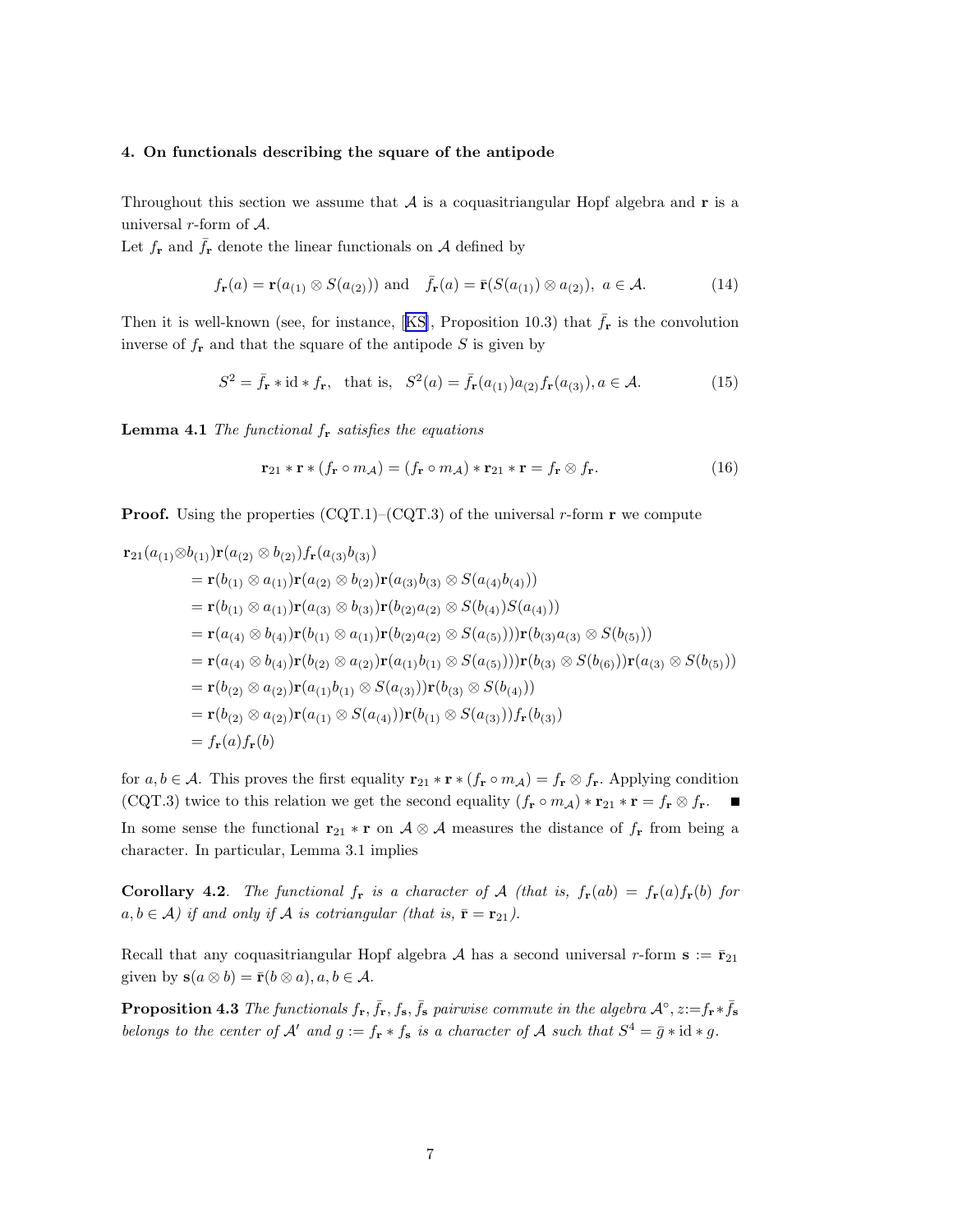**Proof.** The antipode S is bijective and we have  $S * \bar{f}_s = \bar{f}_s * S^{-1}$  ([[KS](#page-8-0)], Proposition 10.3). Usingthis fact, the relation  $\mathbf{r}(S(a) \otimes S(b)) = \mathbf{r}(a \otimes b)$  and ([3\)](#page-3-0), we obtain

$$
f_{\mathbf{r}} * \bar{f}_{\mathbf{s}}(a) = \mathbf{r}(a_{(1)} \otimes S(a_{(2)})) \bar{f}_{\mathbf{s}}(a_{(3)}) = \mathbf{r}(a_{(1)} \otimes S^{-1}(a_{(3)})) \bar{f}_{\mathbf{s}}(a_{(2)})
$$
  
=  $\mathbf{r}(S^2(a_{(1)}) \otimes S(a_{(3)})) \bar{f}_{\mathbf{s}}(a_{(2)}) = \mathbf{r}(a_{(2)} \otimes S(a_{(3)})) \bar{f}_{\mathbf{s}}(a_{(1)}) = \bar{f}_{\mathbf{s}} * f_{\mathbf{r}}(a).$ 

Hence the functionals  $f_{\mathbf{r}}, \bar{f}_{\mathbf{r}}, f_{\mathbf{s}}, \bar{f}_{\mathbf{s}}$  pairwise commute.

Applying  $(3)$  to both **r** and **s**, we get

$$
z * id = f_{\mathbf{r}} * \bar{f}_{\mathbf{s}} * id = f_{\mathbf{r}} * S^2 * \bar{f}_{\mathbf{s}} = id * f_{\mathbf{r}} * \bar{f}_{\mathbf{s}} = id * z,
$$

so z is in the center of the algebra  $\mathcal{A}'$ .

Since  $\mathbf{r}_{21} * \mathbf{r} * \mathbf{s}_{21} * \mathbf{s} = \varepsilon_{\mathcal{A} \otimes \mathcal{A}}$ , the equations [\(16](#page-6-0)) easily imply that  $g(ab) = g(a)g(b)$  for  $a, b \in \mathcal{A}$ , that is, g is a character on  $\mathcal{A}$ . By [\(15](#page-6-0)), we have  $S^4 = \bar{g} * id * g$ .

We illustrate the preceding by a simple example.

**Example 4.4** Let  $\mathcal A$  be the Hopf algebra  $\mathbb C\mathbb Z$  of the group of integers. Then any universal r-form of A is of the form  $\mathbf{r}(n \otimes m) = \lambda^{nm}, n, m \in \mathbb{Z}$ , for some fixed  $\lambda \in \mathbb{C}, \lambda \neq 0$  (see also Example 3.3). Thus we have  $f_{\mathbf{r}}(n) = \lambda^{n^2}$ ,  $f_{\mathbf{s}}(n) = \lambda^{-n^2}$  and  $F_{\mathbf{r}}(n) = 1$  for  $n \in \mathbb{Z}$ , so that  $F_{\mathbf{r}} = \varepsilon$ . Since  $f_{\mathbf{r}}(n+m) = f_{\mathbf{r}}(n) f_{\mathbf{r}}(m) \lambda^{2nm}$  for  $n, m \in \mathbb{Z}$ , the functional  $f_{\mathbf{r}}$  on A is far from being a character in general.

Let us suppose now that  $\mathcal A$  is a coquasitriangular Hopf algebra equipped with a universal r-form**r** and that A is also a  $CQG$ -algebra (see [[DK](#page-8-0)] or [[KS\]](#page-8-0), 11.3.1, for this notion). Let  $f_z, z \in \mathbb{C}$  $f_z, z \in \mathbb{C}$  $f_z, z \in \mathbb{C}$ , denote Woronowicz's modular characters on A (see [[W\]](#page-9-0) or [\[KS\]](#page-8-0), 11.3.4). Recall that  $f_z * f_{z'} = f_{z+z'}$ , for  $z, z' \in \mathbb{C}$  and  $S^2(a) = f_2 * id * f_{-2}$  for  $a \in \mathcal{A}$ . Then the functionals  $F_r$  and  $f_{-2}$  are both characters on A which implement  $S^4$ , that is,

$$
S^{4}(a) = \bar{F}_{r}(a_{(1)})a_{(2)}F_{r}(a_{(3)}) = f_{2}(a_{(1)})a_{(2)}f_{-2}(a_{(3)}), \ a \in \mathcal{A}.
$$

Hence  $F_{\mathbf{r}} f_2$  is a character of A which is central in A'. This suggests the following

**PROBLEM:** Do the characters  $F_r$  and  $f_{-2}$  on  $\mathcal A$  coincide?

If the Hopf algebra  $A$  is cocommutative (in particular, if  $A$  is the group algebra  $\mathbb{C}G$  of an abelian group G), then we have  $F_{\mathbf{r}} = f_{-2} = \varepsilon$  and so the answer is affirmative.

A more interesting case is the Hopf  $*$ -algebra  $\mathcal{O}(G_q)$ , where  $G_q$  is one of the compact forms  $U_q(N)$ ,  $SU_q(N)$ ,  $O_q(N,\mathbb{R})$ ,  $USp_q(N)$  of the quantum groups  $GL_q(N)$ ,  $SL_q(N)$ ,  $O_q(N)$ ,  $Sp_q(N)$ , respectively, and q is real. Then  $\mathcal{O}(G_q)$  is a CQG-algebra ([\[KS](#page-8-0)], Example 11.7) anda coquasitriangular Hopf algebra with universal  $r$ -form  $r$  determined by  $(2)$  $(2)$ .

**Proposition 4.5** Then we have  $F_r = f_{-2}$ .

**Proof.** From the explicit formulas for  $f_{\bf r}(u_j^i)$ ,  $f_{\bf s}(u_j^i)$  and  $f_{-2}(u_j^i)$  listed in [\[KS\]](#page-8-0), p.341 and p.425, respectively, we see that  $F_{\mathbf{r}}(u_j^i) = f_{-2}(u_j^i)$  for  $i, j = 1, ..., N$ . Therefore, since  $F_{\mathbf{r}}$  and  $f_{-2}$  are both characters, they coincide on the whole algebra  $\mathcal{O}(G_q)$ .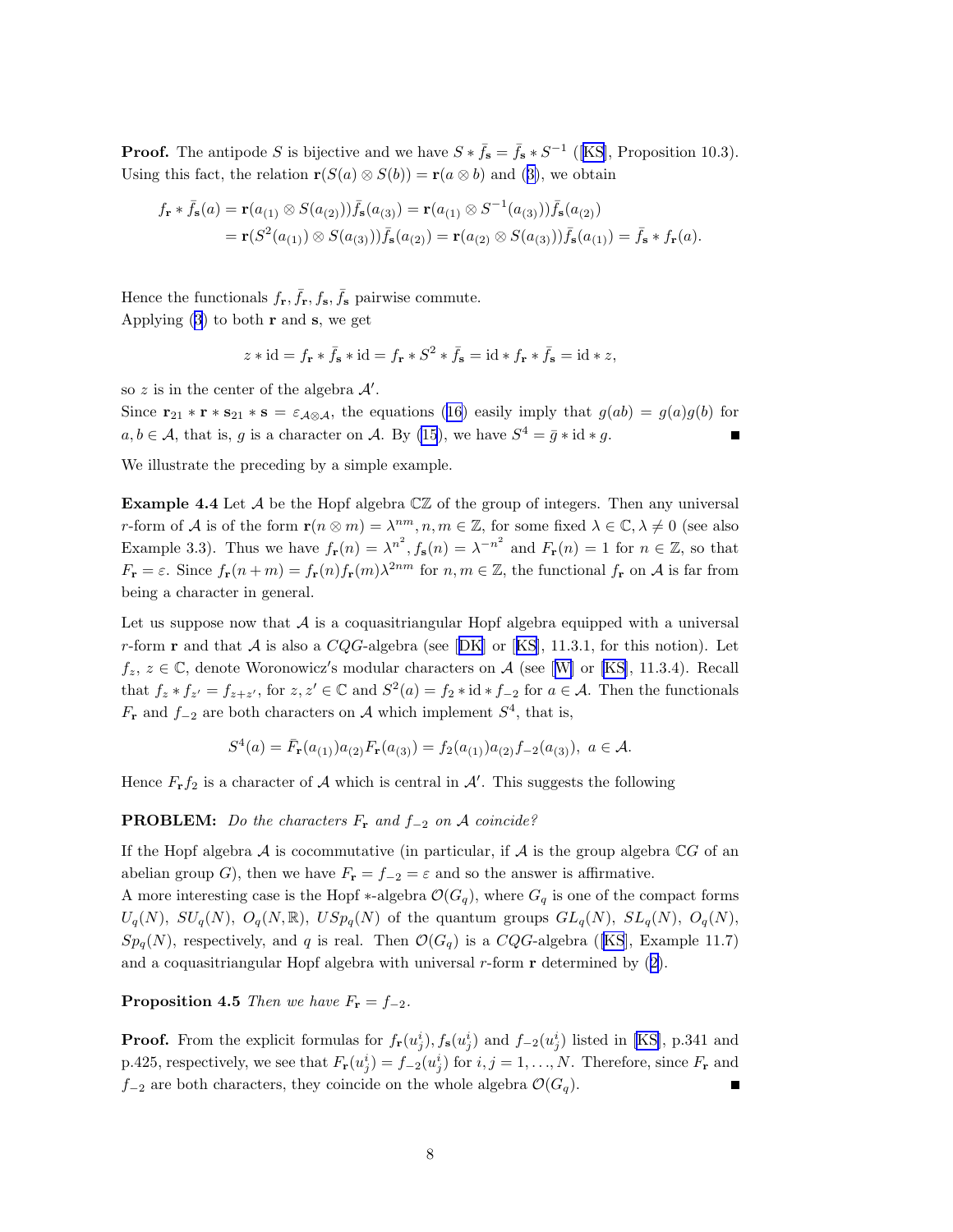<span id="page-8-0"></span>ACKNOWLEDGEMENT: I would like to thank Drs. I. Heckenberger and A. Schüler and Prof. M. Takeuchi for their useful comments on this paper.

# References

- [BW] Birman, J. S., Wenzl, H.: Braids, links and a new algebra, Trans. Amer. Math. Soc. 313 (1989), 239–245.
- [Doi] Doi, Y.: Braided bialgebras and quadratic bialgebras, Commun. Algebra 21 (1993), 1731–1749.
- [DK] Dijkhuizen, M.S., Koornwinder, T.H.: CQG algebras: A direct algebraic approach to compact quantum groups, Lett. Math. Phys.  $320$  (1994), 315–330.
- [Dr] Drinfeld, V. G.: On almost cocommutative Hopf algebras, Leningrad Math. J. 1 (1989), 321–342.
- [H] Hayashi, T.: Quantum groups and quantum determinants, J. Algebra 152 (1992), 146–165.
- [KS] Klimyk, A.U., Schm¨udgen, K.: Quantum Groups and Their Representations, Texts and Monographs in Physics, Springer-Verlag, Berlin, 1997.
- [LT] Lawson, R.G., Towber, J.: Two dual classes of bialgebras related to the concepts of "quantum group" and "quantum Lie algebra". Commun. Algebra 19 (1991), 3295– 3345.
- [Mj] Majid, S.: Braided groups, J. Pure Appl. Algebra 86 (1993), 187–221.
- [Mo] Montgomery, S.: Hopf Algebras and Their Actions on Rings, Amer. Math. Soc., Providence, RI, 1993.
- [Re] Reshetikhin, N. Yu.: Quantized universal enveloping algebras, the Yang–Baxter equation and invariants of links, I and II, Preprints, LOMI, Leningrad, 1988.
- [FRT] Reshetikhin, N. Yu., Takhtajan, L. A., Faddeev, L. D.: Quantization of Lie groups and Lie algebras, Leningrad Math. J. 1 (1990), 193–225.
- [S1] Schauenburg, P.: On coquasitriangular Hopf algebras and the quantum Yang–Baxter equation, Algebra-Berichte 67, Verlag R. Fischer, Munich, 1992.
- [S2] Schauenburg, P.: Hopf modules and Yetter–Drinfeld Modules, J. Algebra 169 (1994), 874–890.
- [SS] Schm¨udgen, K., Sch¨uler, A.: Bicovariant differential calculi on quantum groups  $A_{n-1}, B_n, C_n$  and  $D_n$ . In: Generalized Symmetries in Physics, H.-D. Doebner, V.K. Dobrev and A.G. Ushveridze (Editors), World Scientific, 1993, pp. 185–195.